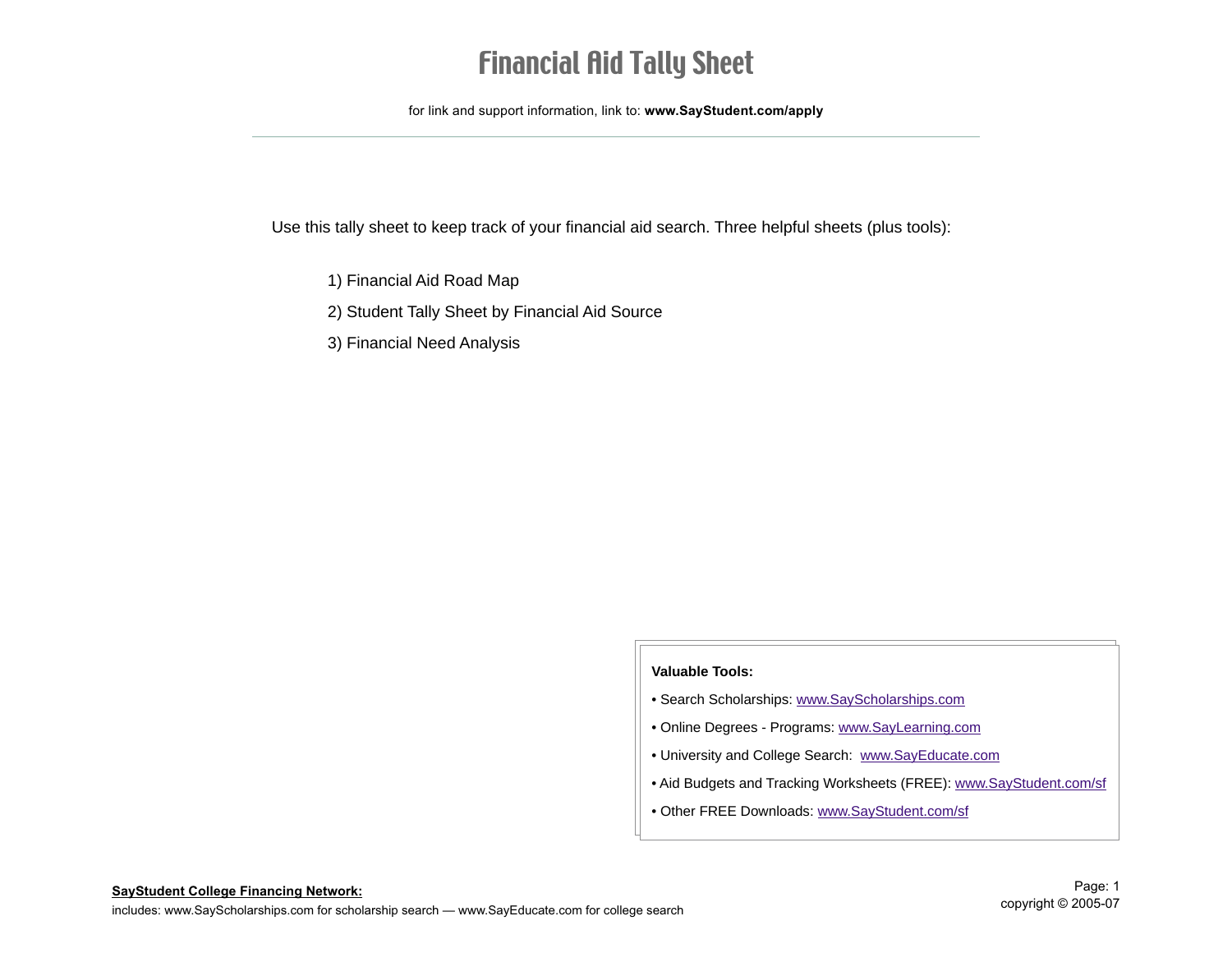# Financial Aid Road Map

Guide to Financing and Paying for College



© Copyright 2006-07 all rights reserved, http://www.SayStudent.com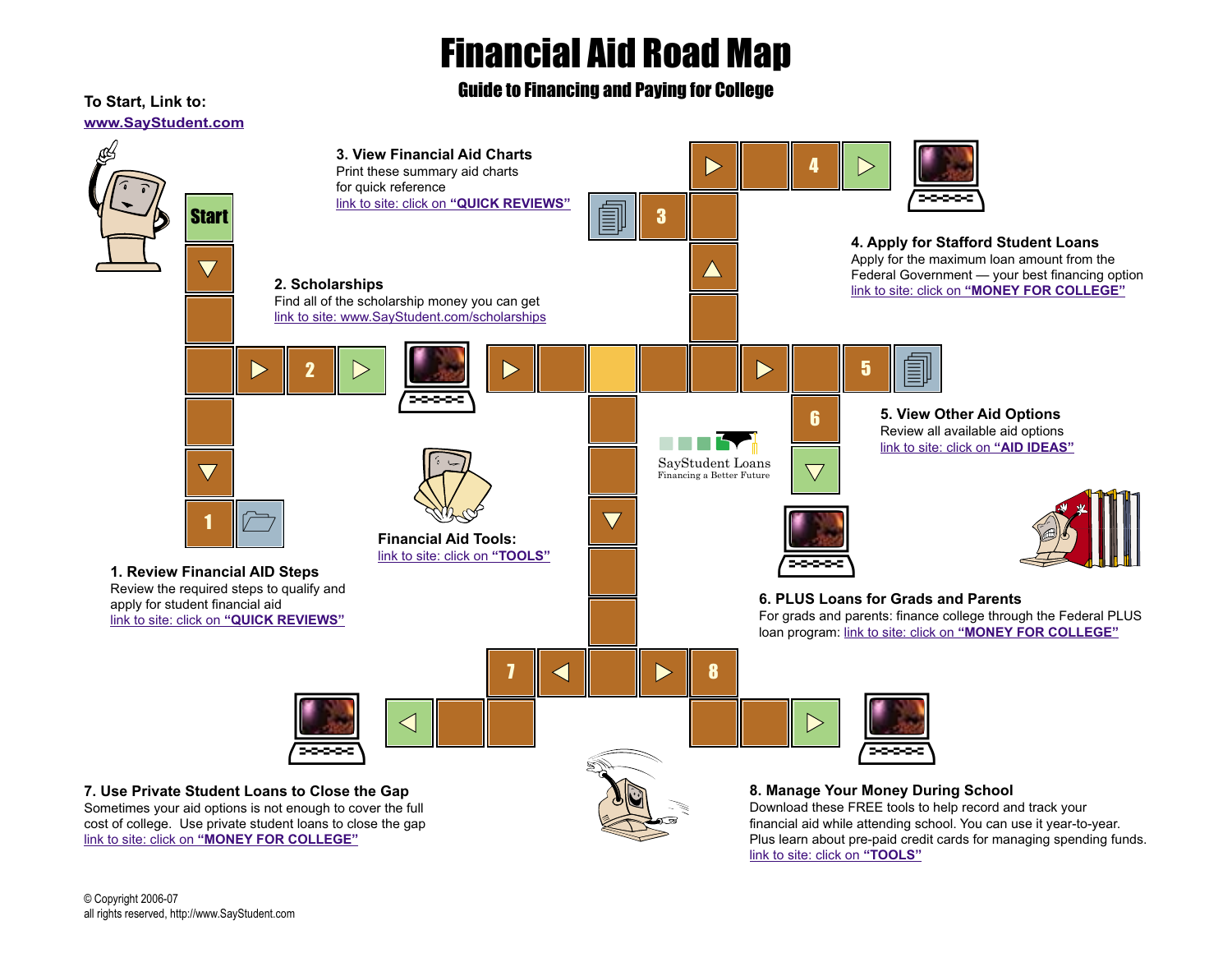# Financial Aid Tally Sheet

| <b>Type Financial Aid</b>                                                                       | <b>Search and Filing Requirements</b>                                                                                                                                                                                         | <b>Amount Awarded</b> |
|-------------------------------------------------------------------------------------------------|-------------------------------------------------------------------------------------------------------------------------------------------------------------------------------------------------------------------------------|-----------------------|
| <b>Scholarships</b><br>link to:<br>www.SayStudent.com/apply                                     | Institutional Scholarships: contact your college<br>Private Scholarships: use our search directory                                                                                                                            |                       |
| <b>Government Loans</b><br>• Stafford Student<br>• PLUS<br>link to:<br>www.SayStudent.com/apply | • complete and submit the FAFSA Form<br>• review your Financial Aid Award letter from your college<br>• complete and submit the your loan application<br>• funds processed through the college<br>• manage your student funds |                       |
| <b>Private Student Loans</b><br>link to:<br>www.SayStudent.com/apply                            | • complete and Submit Your Private Student Loan Application<br>• borrow up to \$30,000 – get funds is as little as 5 business days<br>• funds disbursed to the student                                                        |                       |
| <b>Parent's Contribution</b><br>link to:<br>www.SayStudent.com/apply                            | • parents can complete and submit a PLUS loan application<br>• parents can complete a Home Equity Line application                                                                                                            |                       |
| <b>College Aid</b><br>• Grants<br>• Work Study<br>• Other Aid                                   | • submit the FAFSA Form<br>• review available on-campus work study programs<br>• contact your college for available aid options                                                                                               |                       |
| <b>Personal Aid</b><br>• Outside Employment<br>• Personal Savings                               | • review classified ads for off-campus jobs<br>• complete and submit job application forms                                                                                                                                    |                       |